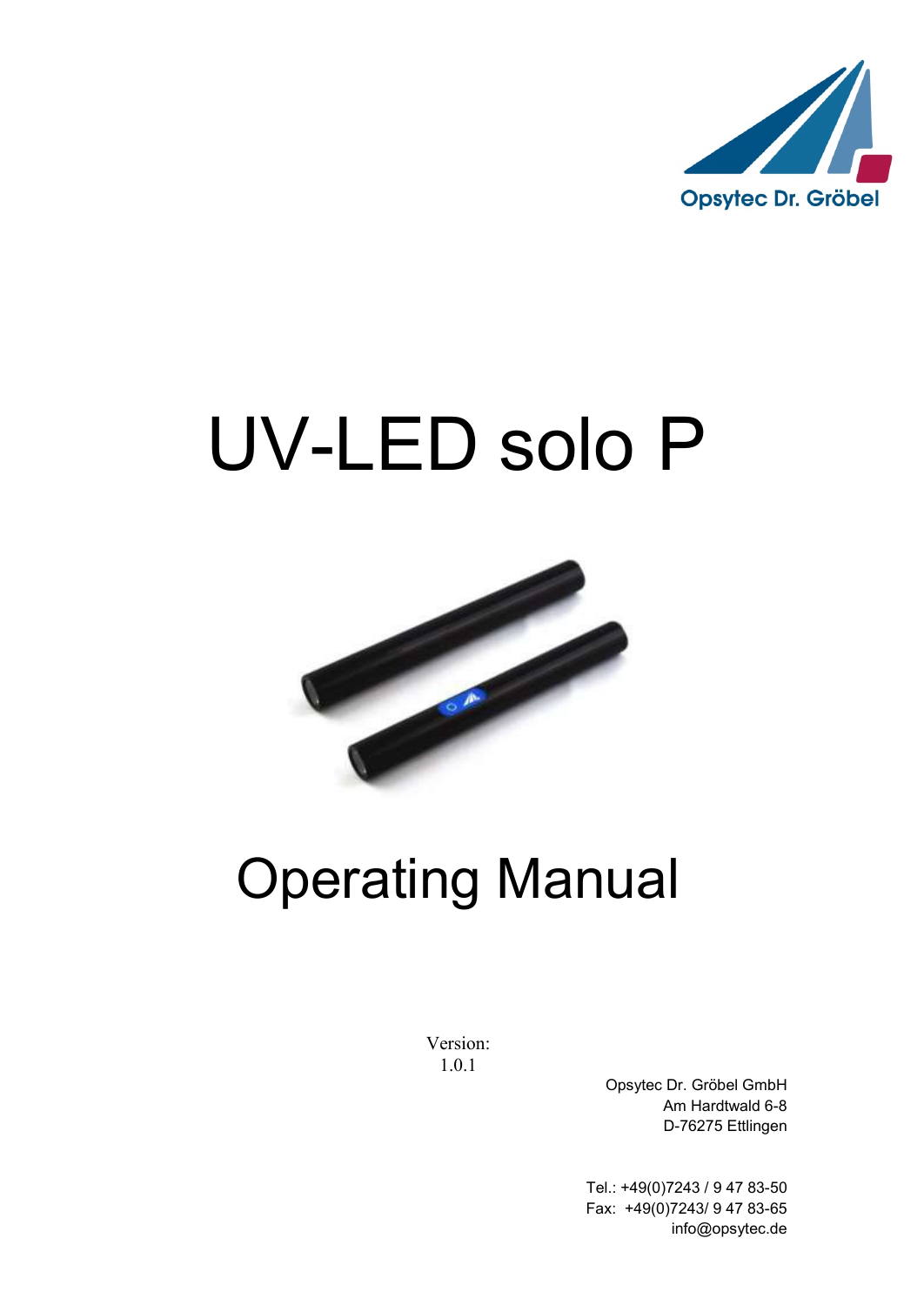## **Table of Content**

| 1              |     |  |  |  |
|----------------|-----|--|--|--|
| $\overline{2}$ |     |  |  |  |
| $\mathfrak{Z}$ |     |  |  |  |
|                |     |  |  |  |
|                | 1.2 |  |  |  |
|                |     |  |  |  |
|                |     |  |  |  |
|                |     |  |  |  |
|                |     |  |  |  |
|                |     |  |  |  |
|                |     |  |  |  |
|                |     |  |  |  |

## 1 Change History

| Date       | Version | Changed by | <b>Changes</b> |
|------------|---------|------------|----------------|
| 30.01.2014 | 0.0     | Paravia    | release        |
| 06.07.2021 | 1.0.1   | Paravia    | ed. changes    |

## 2 Symbol Overview



meaning: Failure to follow the instruction could result in injury to the user.



meaning: Failure to follow the instruction could result in damage to the device.



meaning: Instruction is to be considered for regular operation.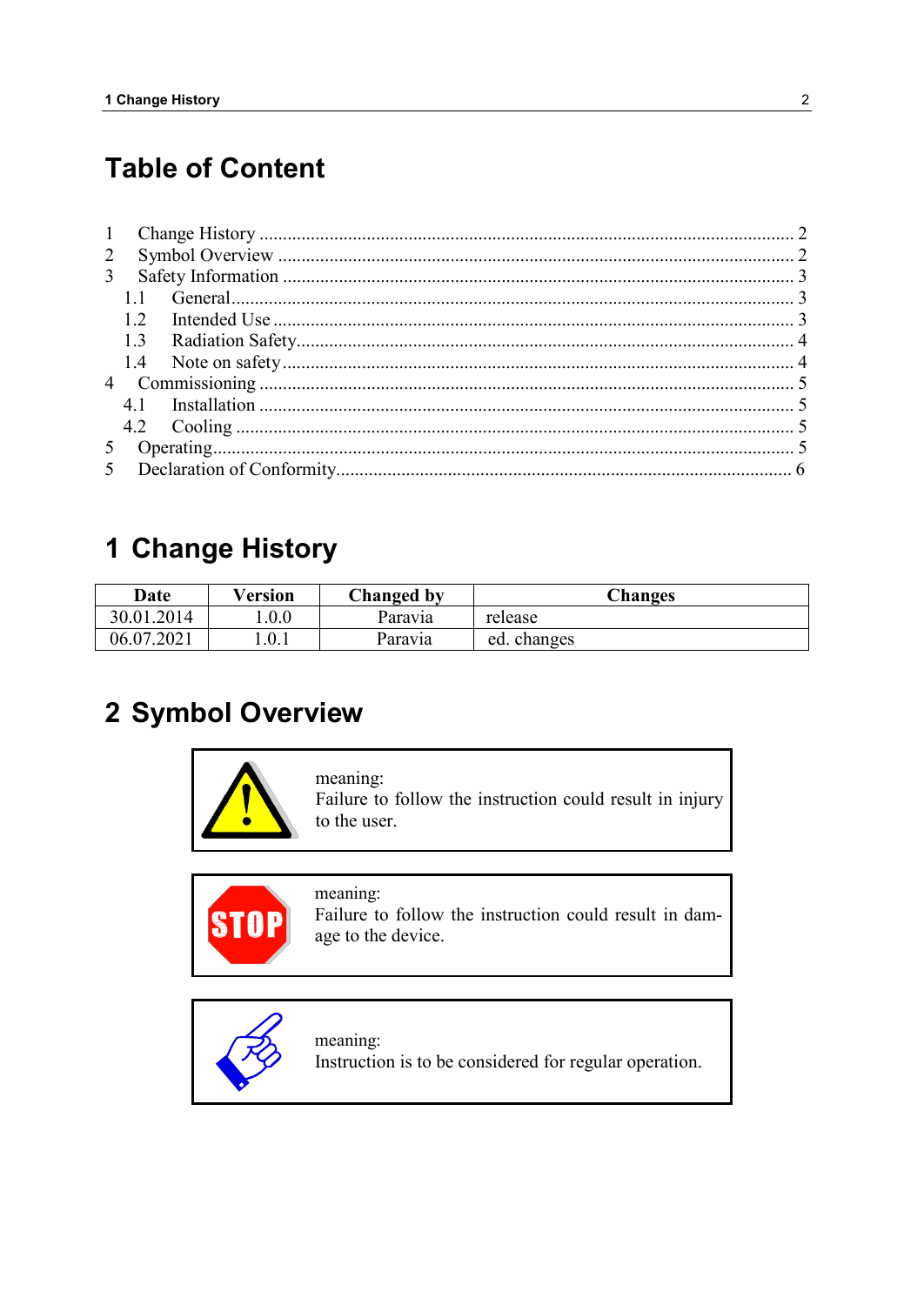## **3 Safety Information**

#### **1.1 General**

Low voltage devices such as the UVLED solo P in general can have dangerous voltage carrying parts as well as hot surfaces. All work for transport, installation, start up, maintenance and service have to be done by properly skilled and responsible professionals (comply with EN 50110-1 (VDE 0105-100); IEC 60364). Non-appropriate behaviour can lead to serious injuries and damages.

#### **1.2 Intended Use**

The equipment is made for industrial use only. It complies with harmonized standards of the EN 60034 series (VDE O53O). Using the equipment in explosive environment is prohibited.

- Installation, starting up, operation, maintenance and service can only be done by properly skilled and trained professionals considering all safety regulations and standards.
- Liability:

Damages resulting from non-intended use or non-authorized interventions lead to the termination of any rights to claim warranty or liability of the manufacturer.

- Exclusion of warranty: The use of any non-original spare parts terminates warranty.
- Environmental protection: Note that defective parts containing environmentally harmful substances have to be disposed accordingly.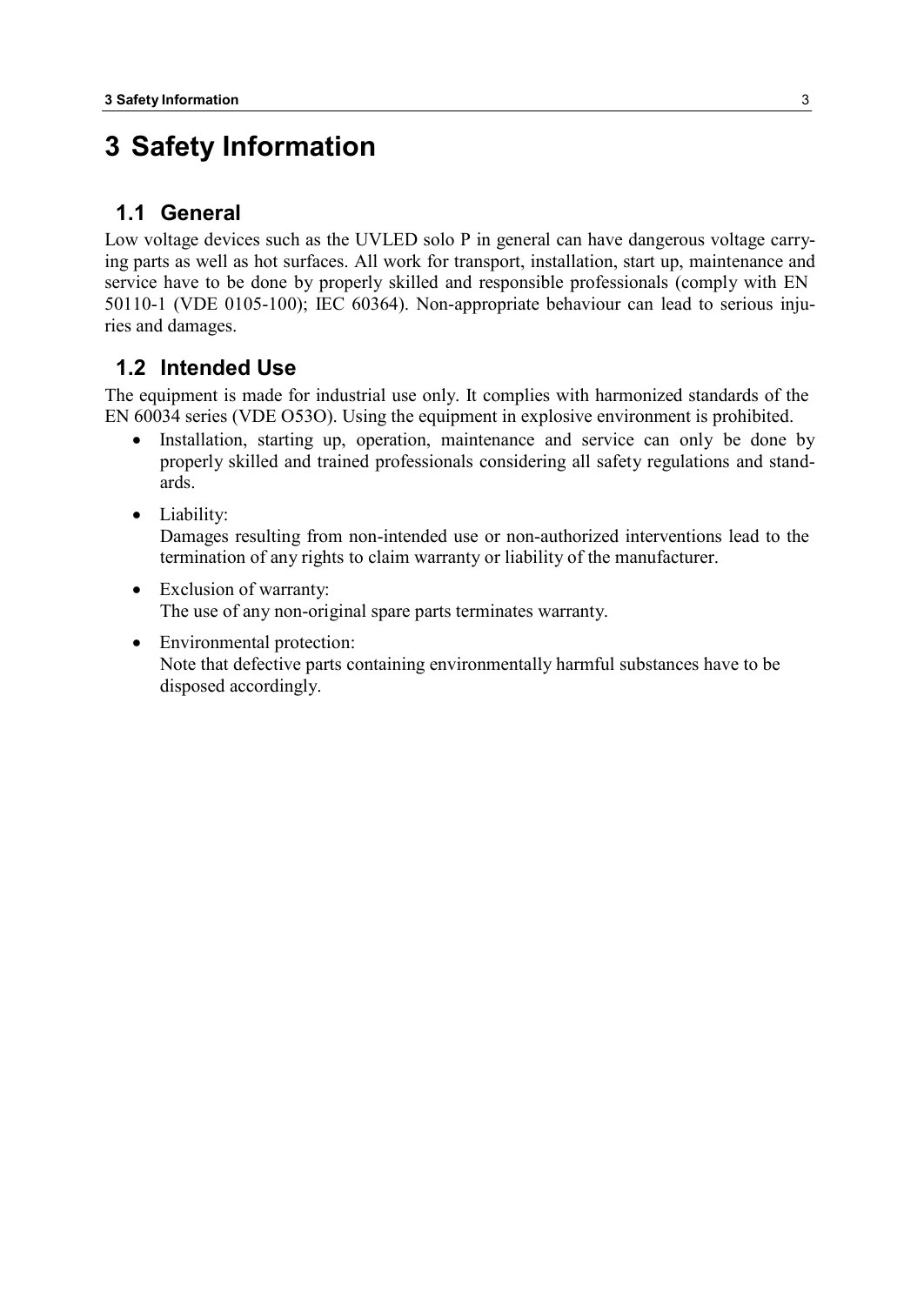#### **1.3 Radiation Safety**

- The equipment contains an LED that emits invisible UV-A radiation. Work according to safety rules for UV radiation.
- UV radiation is invisible! The light you may see is just luminescence caused by the UV. Mostly, luminescence is much weaker than the exciting UV!
- UV-A light may lead to cataract formation in the eye lens and to photo-retinitis. Always use proper UV protection goggles when operating the device. The UV-A also causes pigmentation and ageing of skin. Please use proper clothing, gloves and/or sunscreen in dependence on exposure. Avoid irradiating skin or eye directly! UV irradiance in the spot is several hundred times higher than that of sunlight!
- This device was classified to risk group 3 (High Risk) according to DIN EN 62471:2009-03, Photobiologicalsafetyoflampsandlampsystems".



**Figure 1:** Safety information

### **1.4 Note on safety**

The risk assessment for the workplace is the customer responsibility.

For this purpose measurements / assessments according to DIN EN 14255-1:2005-06 "Measurement and assessment of personal exposures to incoherent optical radiation - Part 1: Ultraviolet radiation emitted by artificial sources in the workplace" are necessary. The DIN 14255- 1 itself contains no limits. These are given in the "DIRECTIVE 2006/25/EC OF THE EURO-PEAN PARLIAMENT AND OF THE COUNCIL of 5 April 2006 on the minimum health and safety requirements regarding the exposure of workers to risks arising from physical agents (artificial optical radiation)".



There is a risk of photochemical or thermal damage of the eye, retinal damage of the eye and erythema. The operating staff is to be trained appropriately.

For protection of the operating staff, do not look into the LED and do not expose the skin continuously to UV/VIS radiation.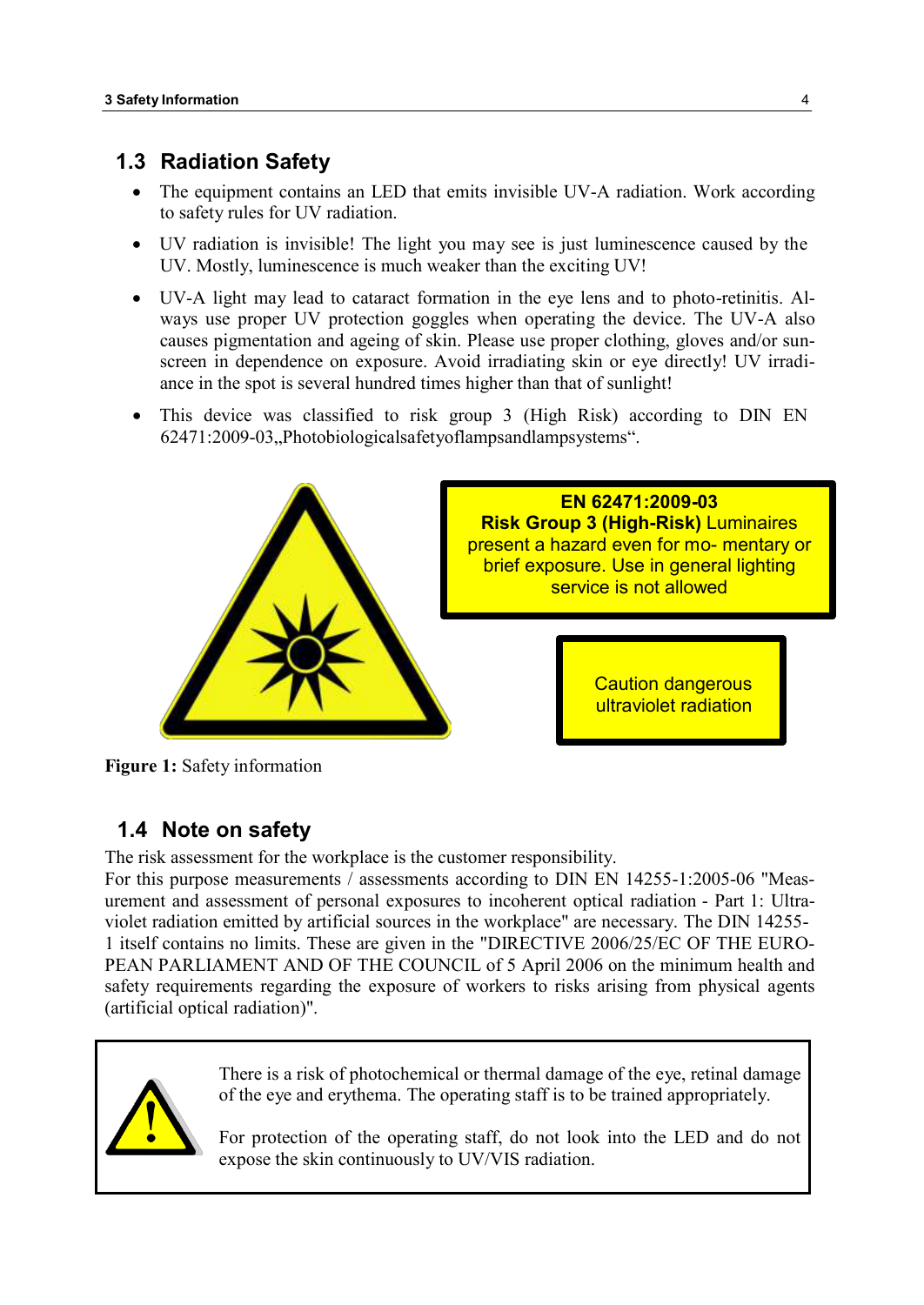## **4 Commissioning**

## **4.1 Installation**

Unpack all components and remove the packaging material.

The power adaptor of the UV LED solo P is to be operated with an AC voltage of 100 to 264  $V \sim$  with a frequency of 50-60 Hz. The power consumption is max. 6 W.

A footswitch (optional) may be connected already.

Connect the power adaptor with mains.

## **4.2 Cooling**

The UV LED solo P needs no cooling during its operation in an ambient temperature of <40°C and a duty cycle ED< 50%. WithhigherambienttemperaturesorED≥50%,a cooling might be necessary. This can be taken out by e.g. the flow of cooling air or heat conduction.

Avoid any cooling below the dew point. Condensing water can corrode the LED tip or damage it otherwise.



The maximum housing temperature can reach  $> 60$  °C. These high temperatures can be reached in the manual operation with permanent operation, and there is a risk of skin burns in case of contact.

## **5 Operating**

In continuous operation, the UV-LED is active when the switch / foot switch is pressed. For solo P version without switch, the UV-LED is active when connected to mains.